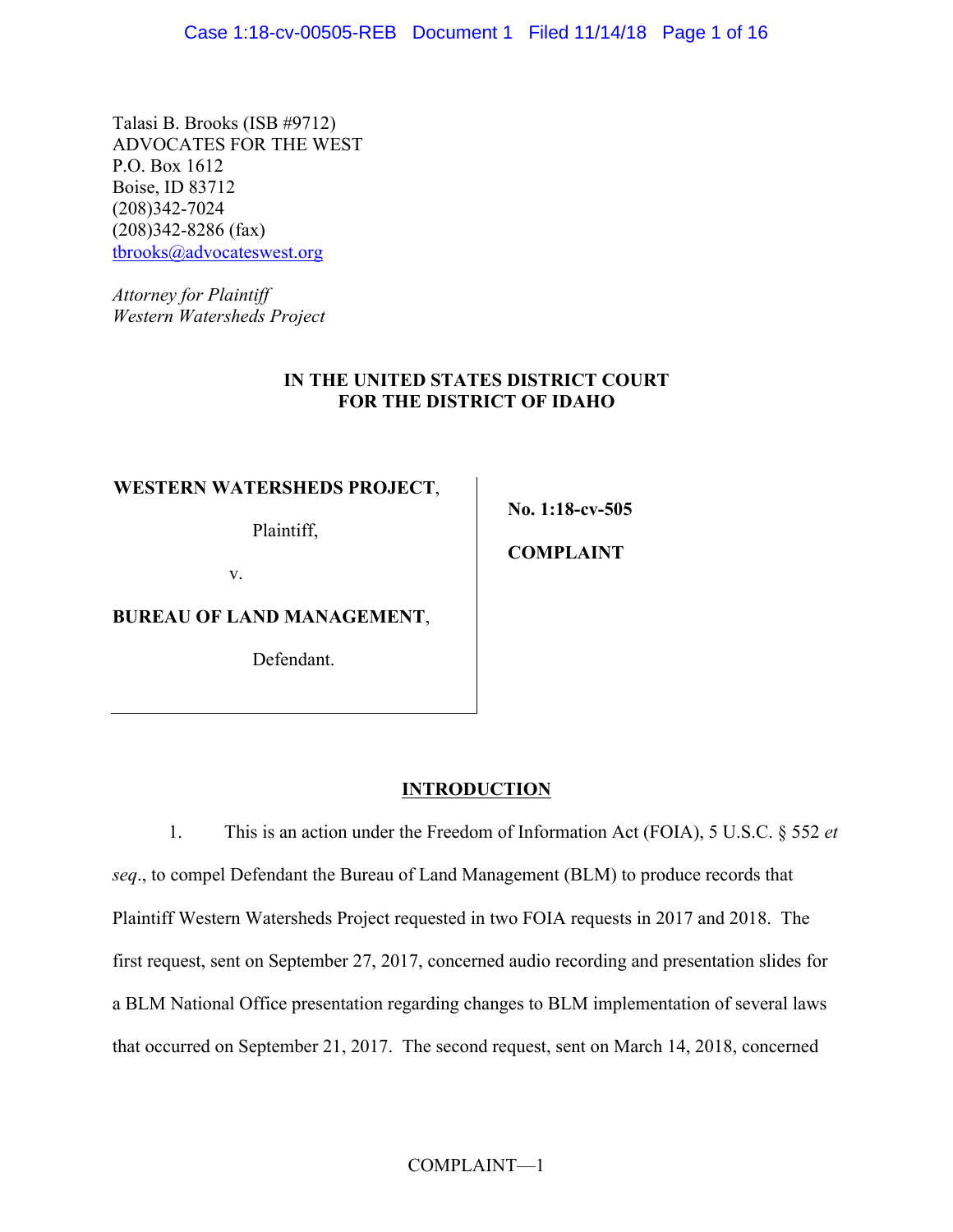#### Case 1:18-cv-00505-REB Document 1 Filed 11/14/18 Page 2 of 16

Endangered Species Act (ESA) consultation records related to BLM's Converse County oil and gas development project in Wyoming.

2. Western Watersheds Project (WWP), an Idaho not-for-profit corporation, requested the documents and records that are the subject of this lawsuit to further its objective of educating the public about BLM's public land management decisions and policies.

3. In this civil action WWP seeks a court order (1) declaring that BLM's failure to timely respond to WWP's requests violates FOIA; and (2) ordering BLM to immediately produce the requested records.

#### **JURISDICTION AND VENUE**

4. This Court has jurisdiction over this action pursuant to 5 U.S.C. § 552(a)(4)(B), and 28 U.S.C. § 1331, because this action arises under the laws of the United States, including FOIA and the Declaratory Judgment Act, 28 U.S.C. § 2201.

5. Venue is proper in this Court under 5 U.S.C. § 552(a)(4)(B) and 28 U.S.C. § 1391(e)(1) because Plaintiff WWP's principal place of business is in this district.

6. Because BLM has failed to comply with the applicable time requirements of FOIA, WWP is deemed to have exhausted its administrative remedies pursuant to 5 U.S.C. §  $552(a)(6)(C)(i)$  and is now entitled to judicial relief enjoining BLM from continuing to withhold agency records and ordering the production of records improperly withheld under 5 U.S.C. § 552(a)(4)(B) and 28 U.S.C. § 2202.

#### **PARTIES**

7. Plaintiff WWP is an Idaho non-profit membership organization dedicated to protecting and restoring watersheds and wildlife in the American West through education, public policy initiatives, and legal advocacy. WWP has over 5,000 members and supporters, including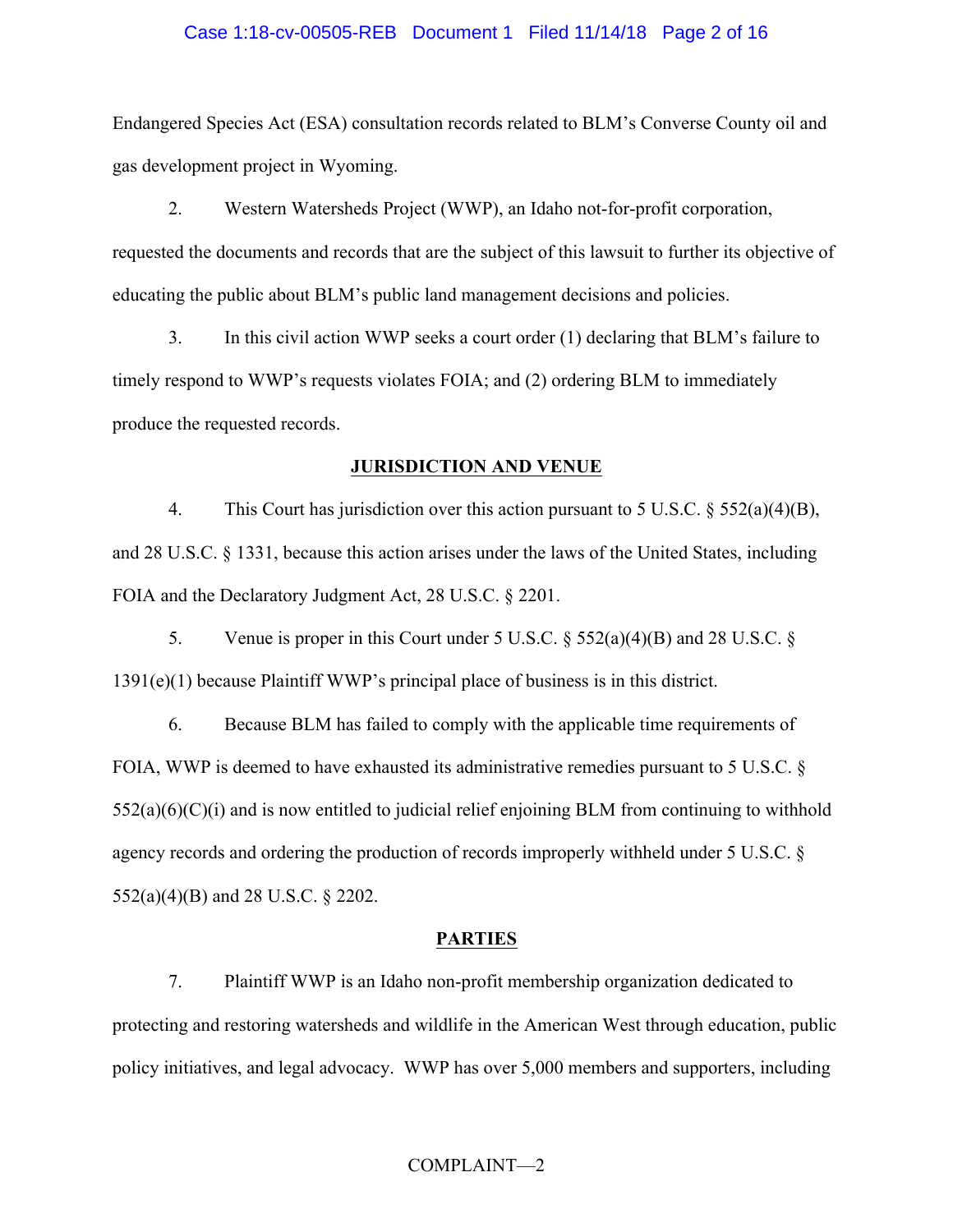## Case 1:18-cv-00505-REB Document 1 Filed 11/14/18 Page 3 of 16

many members who live in Idaho. WWP is headquartered in Hailey, Idaho, and has staff in Boise, Idaho, as well as in other western states.

8. WWP's mission is to protect and restore western watersheds and wildlife through education, public policy initiatives and legal advocacy. WWP is active in seeking to protect and improve the public lands, wildlife, and other natural resources and ecological values of western watersheds, particularly by addressing impacts caused by domestic livestock grazing. WWP has long-standing concerns about impacts of BLM's land management, including decisions to allow oil and gas development, upon sage-grouse and other species.

9. To further its mission, WWP often requests information regarding federal programs and activities through the FOIA. WWP then compiles and analyzes the information it obtains through the requests and disseminates it to the public by: (1) presenting the material to its members and supporters, as well as members of other state and national conservation organizations, through its newsletter and email alerts; (2) presenting the materials at national and regional conferences; (3) participating in other public forums, such as local government hearings; (4) issuing press releases and presenting the information to national, regional and local media; (5) posting the information (in a compiled and more readily understandable form) on WWP's internet web site, which has over 2,000 views each month; and (6) periodically posting information in a compiled and more readily understandable form to a heavily trafficked weblog, The Wildlife News (http://www.thewildlifenews.com) which receives on average over 7,000 visits each week. The records requested in the FOIA requests at issue here will help WWP inform and educate its members and the public about BLM's public land management policies and decisions, and how they may affect sensitive wildlife species.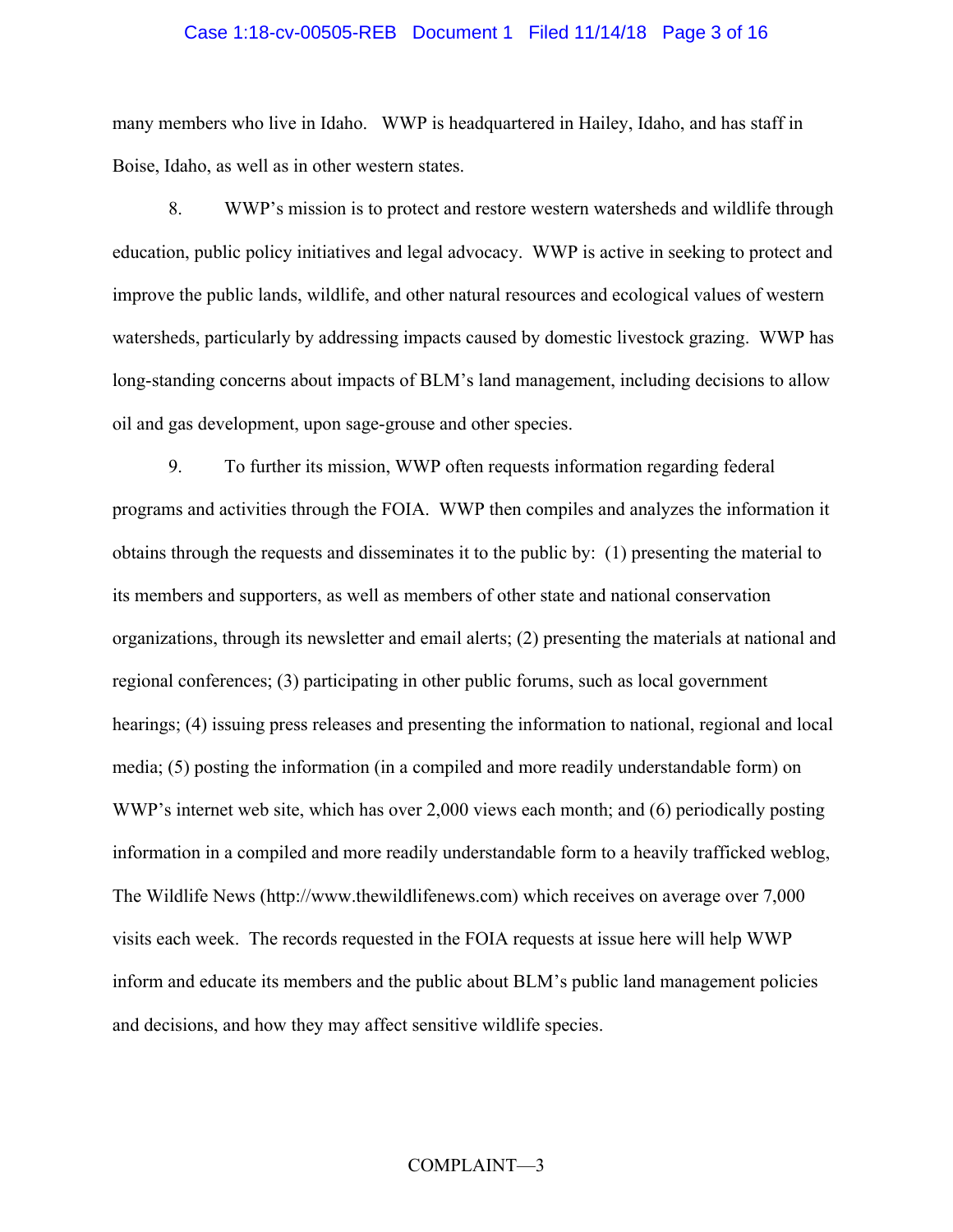## Case 1:18-cv-00505-REB Document 1 Filed 11/14/18 Page 4 of 16

10. WWP and its staff and members are directly injured by BLM's failure to comply with the statutory requirements of FOIA, and a favorable outcome of this litigation will redress that injury. WWP brings this suit on behalf of itself, its staff and its members.

11. Defendant the BUREAU OF LAND MANAGEMENT is an independent agency of the U.S. Department of Interior (Interior), and has possession of and control over the records WWP seeks. As a federal agency, BLM is obligated to comply with the mandatory requirements of FOIA and is sued in this action in connection with its failure to comply with its statutory duties under the FOIA.

#### **THE FREEDOM OF INFORMATION ACT**

12. FOIA was enacted "to establish a general philosophy of full agency disclosure unless information is exempted under clearly delineated statutory language." S. Rep. No. 813, at 3 (1st Sess. 1965). As the Supreme Court has affirmed, "Congress believed that this philosophy, put into practice, would help 'ensure an informed citizenry, vital to the functioning of a democratic society.'" *Dep't of Justice v. Tax Analysts*, 492 U.S. 136, 142 (1989) (quoting *NLRB v. Robbins Tire & Rubber Co.*, 437 U.S. 214, 242 (1978)). Accordingly, "the basic purpose" of FOIA is "to open agency action to the light of public scrutiny." *Dep't of Justice v. Reporters Comm. for Freedom of the Press*, 489 U.S. 749, 772 (1989) (quoting *Dep't of the Air Force v. Rose*, 425 U.S. 352, 372 (1976)).

13. Ordinarily, FOIA requires that federal agencies shall determine within twenty (20) working days after receiving a request whether to comply with it. 5 U.S.C.  $\S$  552(a)(6)(A); 43 C.F.R. § 2.16(a).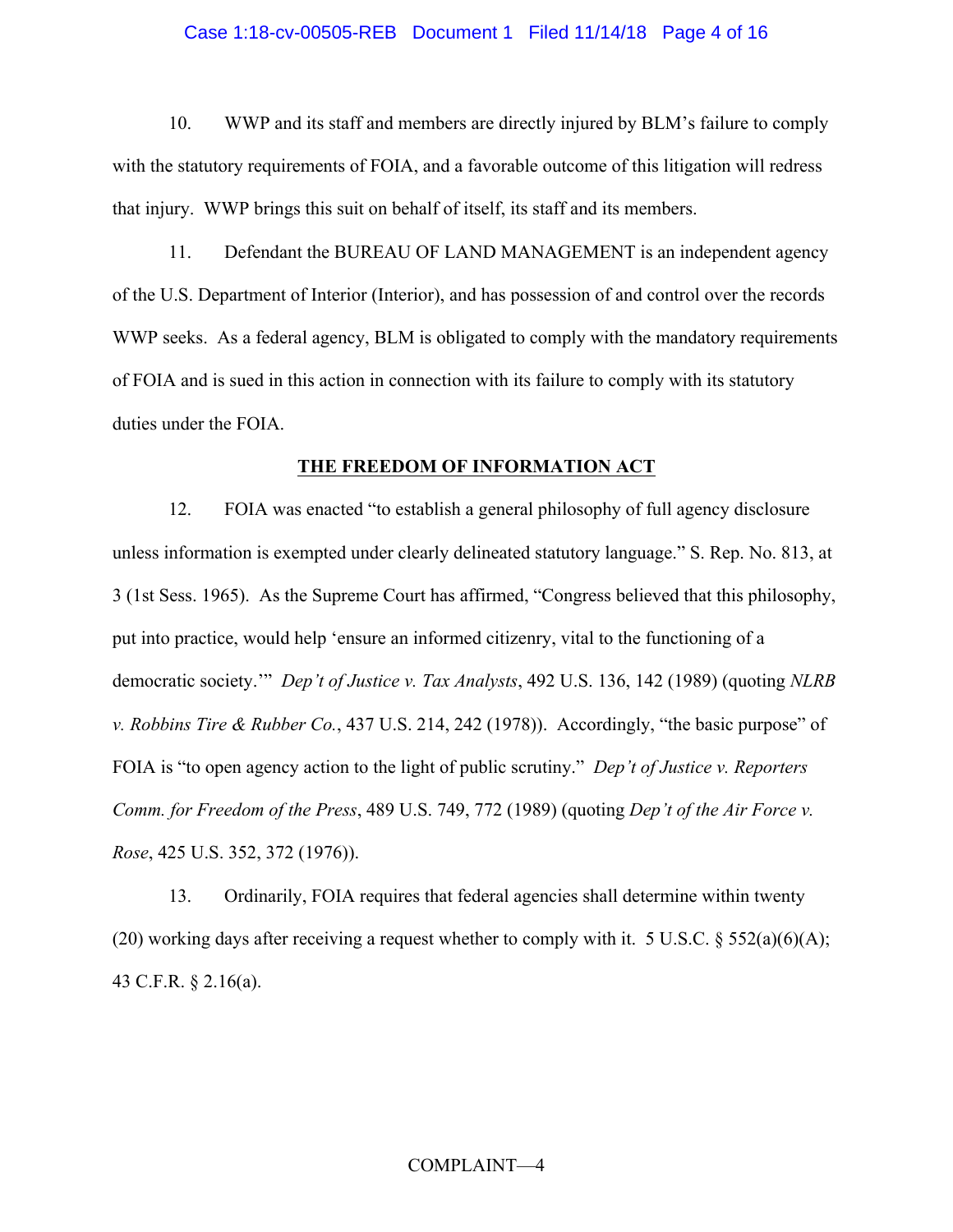## Case 1:18-cv-00505-REB Document 1 Filed 11/14/18 Page 5 of 16

14. In determining whether to comply with a request, the agency must first gather and review the requested documents. *Citizens for Responsibility and Ethics in Wash. v. Federal Election Com'n*, 711 F.3d 180, 188 (D.C. Cir. 2013) (*CREW*).

15. Then, the agency making the determination "must determine whether to comply with a request—that is, whether a requester will receive all the documents the requester seeks. It is not enough that, within the relevant time period, the agency simply decide to later decide. Therefore, within the relevant time period, the agency must at least inform the requester of the scope of the documents that the agency will produce, as well as the scope of the documents that the agency plans to withhold under any FOIA exemptions." *CREW*, 711 F.3d at 186.

16. The FOIA provides that "[u]pon any determination by an agency to comply with a request for records, the records shall be made promptly available to such person making such request." 5 U.S.C.  $\S$  552(a)(6)(C)(i).

17. An untimely determination or response is a violation of FOIA, regardless of the final outcome of the request. *Gilmore v. U.S. Dept. of Energy*, 33 F. Supp. 2d 1184, 1188 (N.D. Cal. 1998), *Or. Natural Desert Ass'n v. Gutierrez*, 409 F. Supp. 2d 1237, 1248 (D. Or. 2006).

18. In specified unusual circumstances, the time limits prescribed in the statute may be extended by written notice to the requester "setting forth the unusual circumstances for such extension and the date on which a determination is expected to be dispatched." 5 U.S.C. § 552(a)(6)(B)(i). *See also* 43 C.F.R. § 2.19(a).

19. "No such notice shall specify a date that would result in an extension for more than ten working days," except as provided elsewhere in the statute. *Id*.  $\S$  552(a)(6)(B)(i).

20. If the agency determines unusual circumstances exist and that the request cannot be processed within the 10 additional days, it shall notify the requester and "shall provide the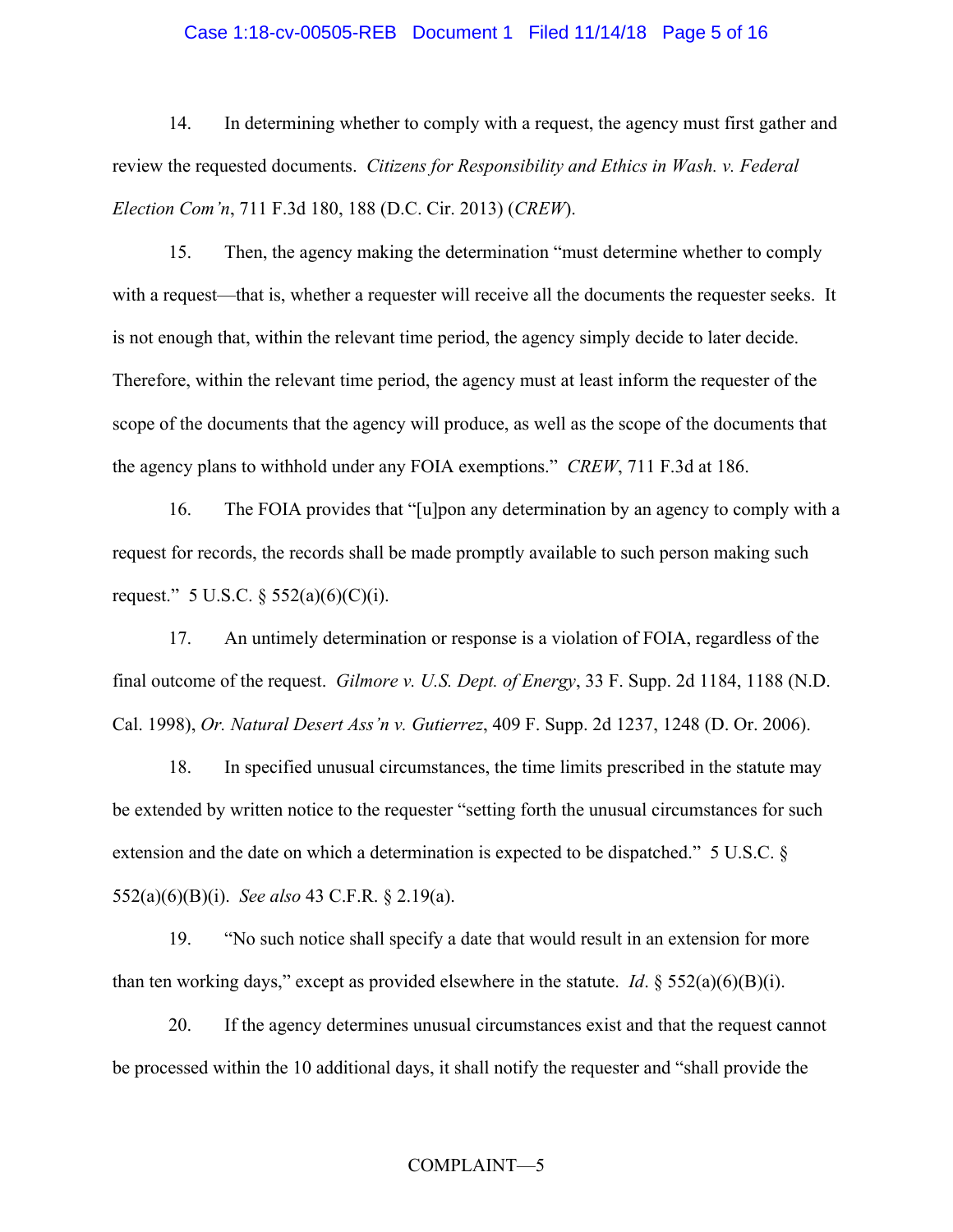#### Case 1:18-cv-00505-REB Document 1 Filed 11/14/18 Page 6 of 16

person an opportunity to limit the scope of that request so that it may be processed within that time limit or an opportunity to arrange with the agency an alternative time frame for processing the request or a modified request." *Id.*  $\S$  552(a)(6)(B)(ii).

21. Interior's FOIA regulations provide for four "processing tracks" based on the number of workdays needed to process the request: simple (1-5 days), normal (6-20 days), complex (21-60 days), and exceptional/voluminous (over 60 days). 43 C.F.R. § 2.15(c). However, the use of multi-track processing "does not alter the statutory deadline for a bureau to determine whether to comply" with a FOIA request. *Id.* § 2.15(f). A bureau is "any major component of the Department administering its own FOIA program," a definition that includes BLM. *Id*. § 2.70.

22. Interior's FOIA regulations provide that if the processing time will extend beyond a total of 30 workdays, the bureau will give the requester a chance to modify the request or agree to an alternative time period for processing, and make available Interior's FOIA Public Liaison to assist in resolving any disputes between the requester and the bureau. *Id.* § 2.19(b). If the bureau extends the time limit and does not offer the requester an adequate response during that time period, the requester "may consider the request denied." *Id*. § 2.19(c).

23. Administrative remedies are deemed exhausted when an agency fails to comply with applicable time limits. 5 U.S.C. § 552(a)(6)(C)(i); *CREW*, 711 F.3d at 277.

#### **STATEMENT OF FACTS**

#### **A. FOIA Control Number 2018-00056—Webinar Notes**

24. On September 27, 2017, WWP properly submitted a FOIA request via email to Mr. Ryan Witt, a FOIA liaison in BLM's Washington Office. WWP requested a BLM presentation on recommendations to Secretary of the Interior Ryan Zinke concerning "proposed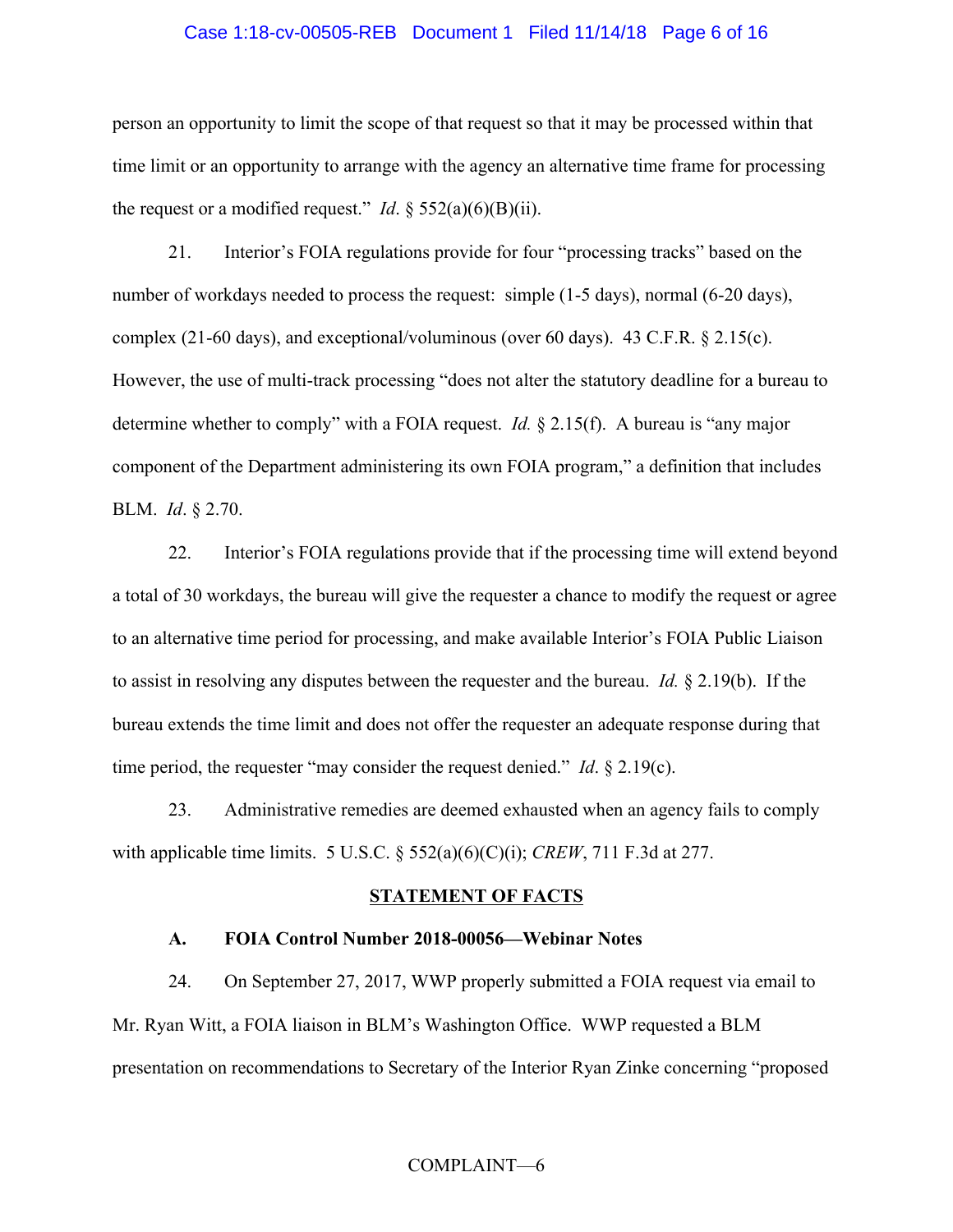#### Case 1:18-cv-00505-REB Document 1 Filed 11/14/18 Page 7 of 16

changes to BLM coordination with local and state governments, as well as proposed changes to BLM implementation of several laws, including the National Environmental Policy Act (NEPA), Endangered Species Act (ESA), Federal Land Policy and Management Act (FLPMA), Freedom of Information Act (FOIA), and Equal Access to Justice Act (EAJA)."

25. WWP received no acknowledgement of its request. Consequently, Ms. Kelly Fuller, a WWP employee, called BLM's Washington Office to inquire into BLM's nonresponsiveness. A BLM employee instructed Ms. Fuller to forward the email to a different email address, blm\_wo\_foia@blm.gov. WWP forwarded the request to that email address on October 11, 2017.

26. On October 12, 2017, WWP received an Acknowledgment Letter from FOIA liaison Ms. Keiosha Alexander acknowledging receipt of the request and assigning it "control number" 2018-00056. The letter notified WWP that it had been classified as an "other-use" requester for fee purposes, and that the request "falls into the normal track."

27. On October 12, 2017, WWP responded to the Acknowledgment Letter, thanking Ms. Alexander for the acknowledgment.

28. If 2018-00056 was considered received on September 27, 2017, a response or determination was due on or around October 26, 2017.

29. On November 7, 2017, Ms. Fuller called and emailed Ms. Alexander to inquire about the status for the request, pointing out that BLM had exceeded the 20 working day deadline. WWP received no response to this query.

30. On February 27, 2018, Ms. Fuller again emailed Ms. Alexander and BLM staff at blm wo  $foia@blm.gov$  to inquire about the status of the request, and when WWP would receive responsive documents. WWP received no response to this query.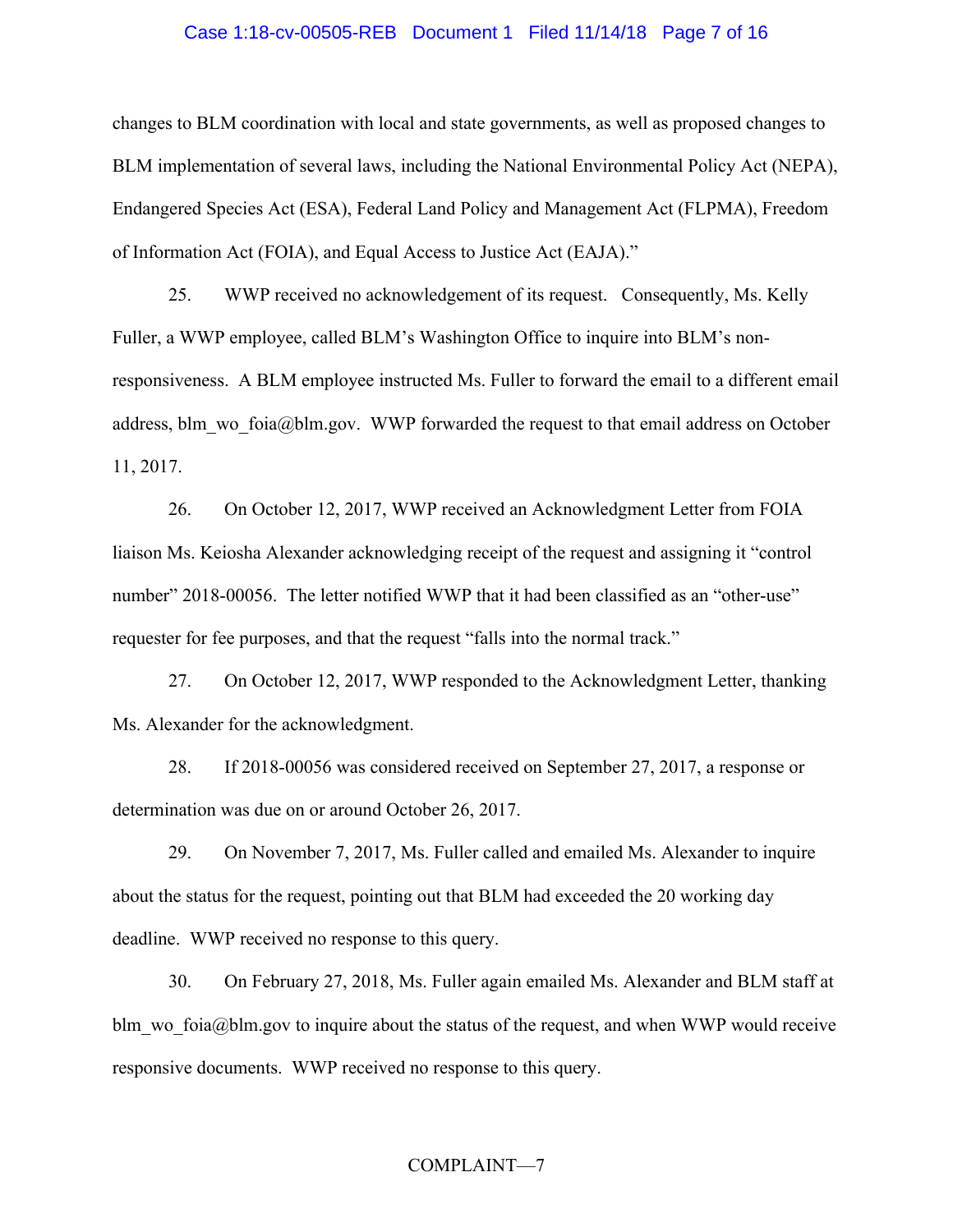#### Case 1:18-cv-00505-REB Document 1 Filed 11/14/18 Page 8 of 16

31. On October 12, 2018, more than a year after the request was originally submitted, Ms. Fuller again emailed BLM's Washington FOIA office at blm wo foia@blm.gov to inquire about the status of the request, and when WWP would receive responsive documents. WWP received no response to this query.

32. Upon information and belief, as of the date of filing of this Complaint, BLM has not conducted a search for records responsive to WWP's FOIA request.

33. BLM has never: (a) informed WWP of the scope of the documents it plans to produce and withhold, or the basis for projected withholdings with respect to this request, (b) informed WWP of its appeal rights, (c) stated whether WWP's request for a fee waiver has been granted, or (d) requested a modified deadline for producing the records or required determination. Despite numerous inquiries from WWP, BLM has not communicated with WWP about this request at all since the October 12, 2017 Acknowledgment letter.

34. BLM has never made the legally-required determination on WWP's request and has not produced any responsive records to WWP's request. Consequently, BLM has violated FOIA.

#### **B. FOIA Control Number 2018-00591**

35. On March 14, 2018, WWP emailed a FOIA request to Ms. Jennifer Litman, BLM Wyoming's FOIA coordinator, concerning Endangered Species Act (ESA) consultations related to BLM Wyoming's Converse County oil and gas project.

36. On March 22, 2018, WWP received a communication from BLM acknowledging receipt of the request on March 14, 2018. The communication informed WWP that it had been classified as an "other-use requester" and that its request for a fee waiver had been approved. BLM also notified WWP that the request had been placed on the "complex" processing track,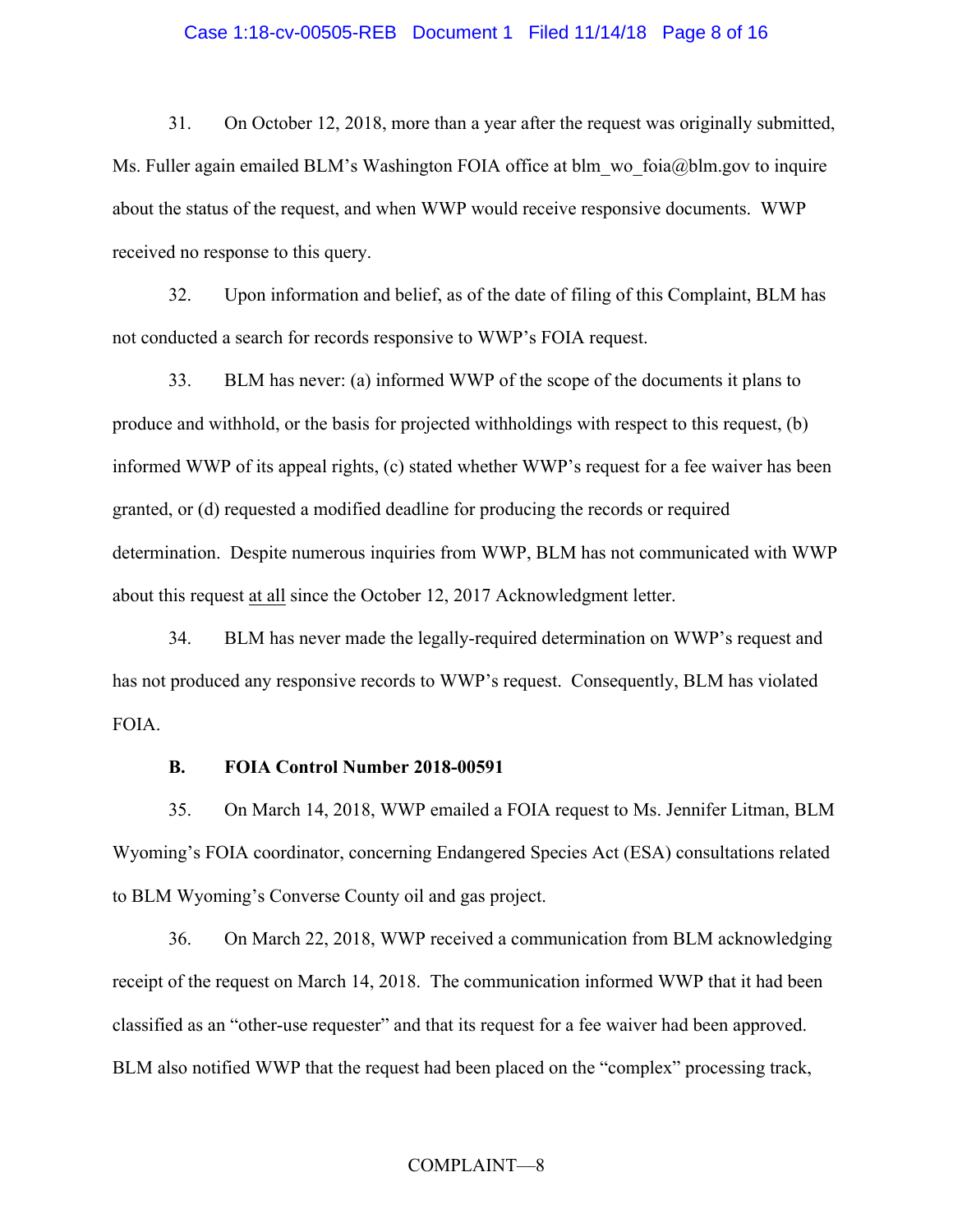#### Case 1:18-cv-00505-REB Document 1 Filed 11/14/18 Page 9 of 16

and that BLM was taking the 30-workday extension under 43 C.F.R. § 2.19(b) because "we will need to search for and collect requested records from field facilities or other establishments that are separate from the office processing the request…."

37. Ms. Fuller responded on March 27, 2018, thanking BLM for the response.

38. On April 2, 2018, Ms. Fuller and another WWP employee, Mr. Jonathan Ratner, received a status report concerning several WWP FOIA requests submitted to BLM Wyoming, including 2018-00591. The status of 2018-00591 at that time was "collecting records."

39. Ms. Fuller responded to BLM on April 2, 2018, thanking BLM for the update.

40. The twenty working days for a response or determination under FOIA, and additional 30 working days claimed by BLM, expired on May 23, 2018.

41. On May 24, 2018, BLM sent WWP a communication informing WWP that there were 18 FOIA requests ahead of 2018-00591 in queue for processing on the complex track. Attached to that communication was a letter informing WWP that the determination on its FOIA request was delayed.

42. Ms. Fuller responded to BLM on May 25, 2018, thanking BLM for the communication.

43. On October 12, 2018, Ms. Fuller emailed BLM to inquire about the status of 2018-00591 and when WWP would receive a final determination and responsive documents.

44. On October 16, 2018, Ms. Litman responded to Ms. Fuller's inquiry, stating that the request "remains in line for search and review of responsive records" and that it expected to provide a determination (not a response) to WWP by mid-February 2019—almost a full year after WWP sent the request.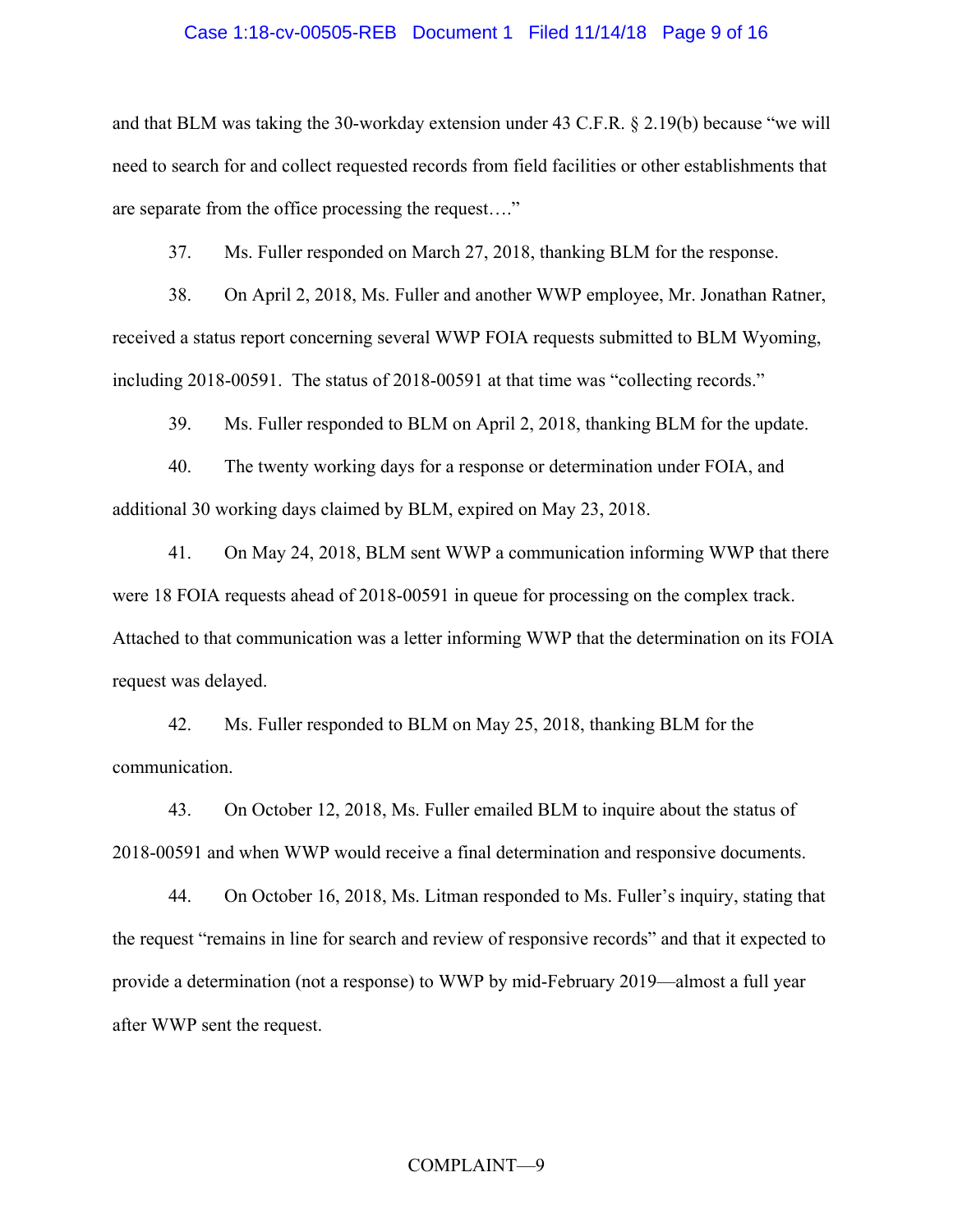#### Case 1:18-cv-00505-REB Document 1 Filed 11/14/18 Page 10 of 16

45. Upon information and belief, as of the date of filing of this Complaint, BLM has not conducted a search for records responsive to WWP's FOIA request.

46. BLM has never made the legally-required determination on WWP's request and has not produced any responsive records to WWP's request. Upon information and belief, BLM has not conducted the initial search for responsive records for this request. Thus BLM has violated FOIA.

#### **FIRST CLAIM FOR RELIEF**

## **Violation of FOIA—Failure to conduct an adequate search for records responsive to 2018-00056.**

47. WWP realleges and incorporates by reference all preceding paragraphs.

48. WWP has a statutory right to have BLM process its FOIA request in a manner that complies with FOIA.  $5 \text{ U.S.C.} \$  $552(a)(3)$ .

49. BLM violated WWP's rights because it failed to perform an adequate search,

reasonably calculated to discover the requested records, in violation of FOIA, 5 U.S.C. §

 $552(a)(3)(A)- (D)$ .

50. BLM has failed to "gather and review the requested documents" to determine whether to respond to WWP's request. *CREW*, 711 F.3d at 188.

51. BLM's failure to conduct an adequate search for records responsive to WWP's FOIA request violates FOIA.

52. BLM's FOIA violations have deprived WWP of its right to receive public records, thereby injuring WWP's interests.

53. WWP is therefore entitled to declaratory and injunctive relief stating BLM has violated FOIA and requiring BLM to promptly perform an adequate search, reasonably calculated to discover the requested records.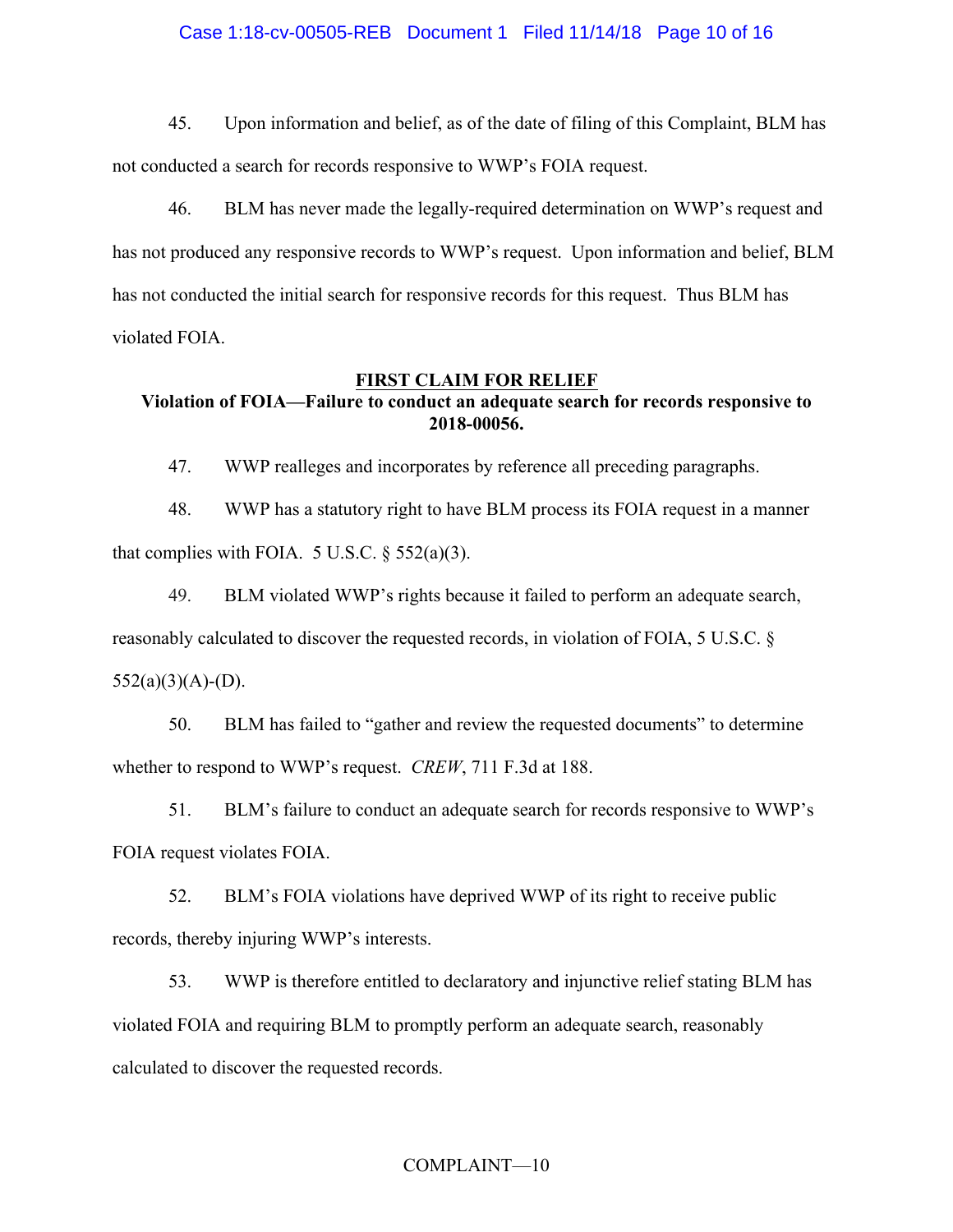#### **SECOND CLAIM FOR RELIEF Violation of FOIA—Failure to make an adequate determination as to 2018-00056.**

54. WWP realleges and incorporates by reference all preceding paragraphs.

55. WWP properly requested records within BLM's control through the March 14, 2018 request.

56. WWP has a statutory right under FOIA to receive a determination from BLM, as well as to receive the underlying records that it seeks.

57. BLM has failed to make an adequate and timely determination with respect to 2018-00056 because the statutory 20 days for response have passed and BLM has failed: (a) to gather responsive records and inform WWP whether it plans to comply with the request; (b) if so, to provide an estimated completion date for its response; and (c) if not, the reasons for which they are denying the request, the volume of records denied, and how WWP may appeal. 5 U.S.C. § 552(a)(6)(A)(i); 43 C.F.R. § 2.15(f).

58. BLM has failed to notify WWP of any "unusual circumstances" in a notice that also set forth a date on which the determination was expected to be dispatched within ten working days of the statutory 20-day deadline, as required by FOIA. 5 U.S.C. § 552(a)(6)(B)(i).

59. BLM violated the statutory deadline because it failed to give WWP an estimated completion date by which WWP may expect to receive responsive records. 5 U.S.C. §  $552(a)(7)(B)(ii)$ .

60. BLM's FOIA violations have deprived WWP of its right to receive public records, thereby injuring WWP's rights and interests.

61. WWP is therefore entitled to declaratory and injunctive relief requiring BLM to promptly render and adequate determination on WWP's request 2018-00056, including an index justifying the withholding of any responsive records under a claim of exemption.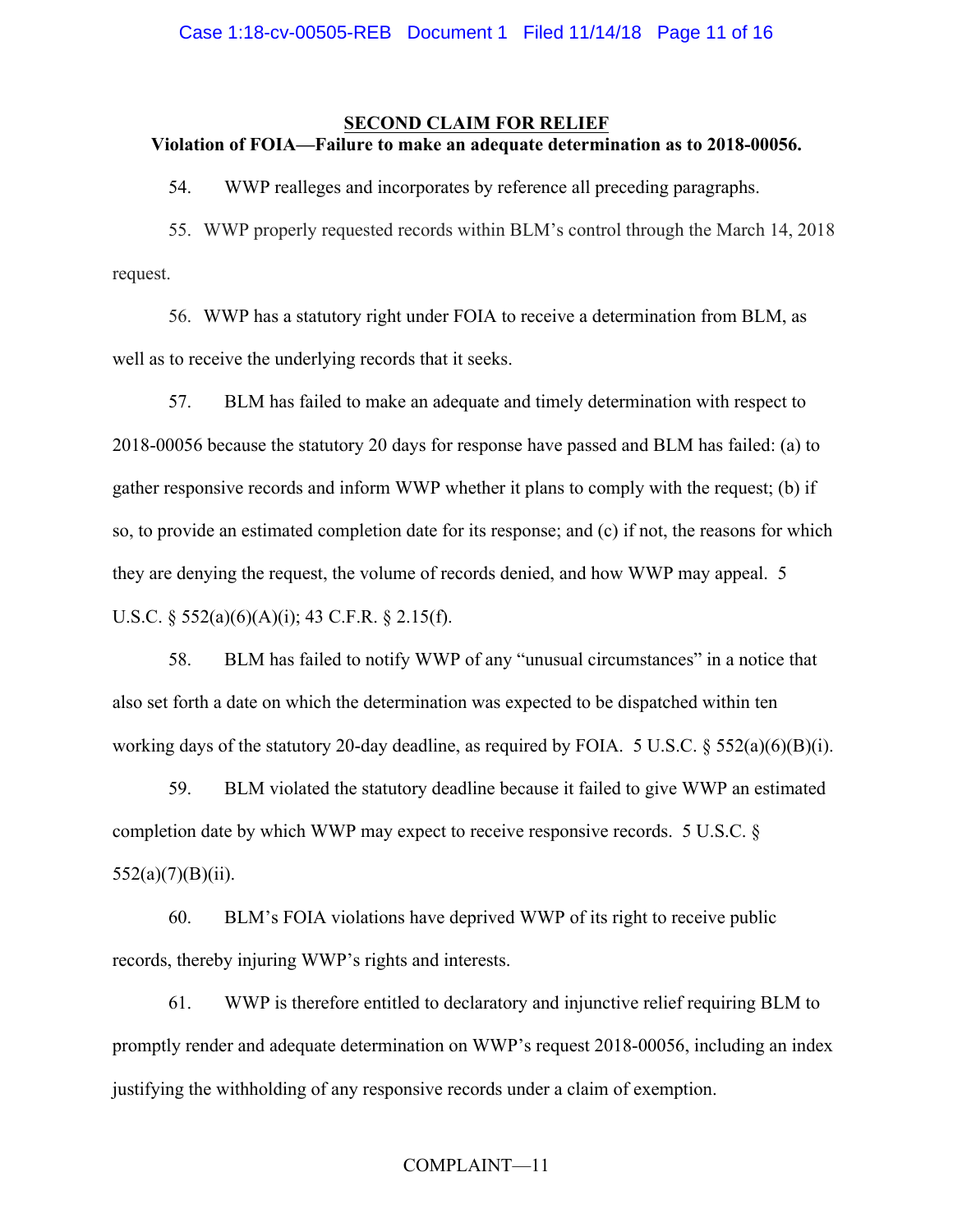## **THIRD CLAIM FOR RELIEF Violation of FOIA—Improper withholding of records responsive to 2018-00056.**

62. BLM has violated and continues to violate the FOIA by failing to provide WWP with a timely and full response to 2018-00056.

63. WWP has a statutory right to the records sought and there is no legal basis for BLM to assert that any of FOIA's nine disclosure exemptions apply to prevent their disclosure. 5 U.S.C. § 552(b)(1)–(9). BLM has failed to make responsive records promptly available, as required by FOIA. 5 U.S.C.  $\S$  552(a)(6)(C)(i).

64. BLM's failure to produce the documents is therefore a constructive denial and unlawful withholding.

65. BLM is improperly withholding records from WWP in violation of FOIA.

66. BLM's improper withholding of public records to which WWP is entitled injures WWP's rights and interests.

67. Unless enjoined and made subject to a declaration of WWP's legal rights by this Court, BLM will continue to violate the rights of WWP to receive public records under the FOIA.

## **FOURTH CLAIM FOR RELIEF**

## **Violation of FOIA—Failure to conduct an adequate search for records responsive to 2018- 00591.**

68. WWP realleges and incorporates by reference all preceding paragraphs.

69. WWP has a statutory right to have BLM process its FOIA request in a manner that complies with FOIA.  $5$  U.S.C.  $\S$  552(a)(3).

70. BLM violated WWP's rights because it has failed to perform an adequate search,

reasonably calculated to discover the requested records, in violation of FOIA, 5 U.S.C. §

 $552(a)(3)(A)- (D)$ .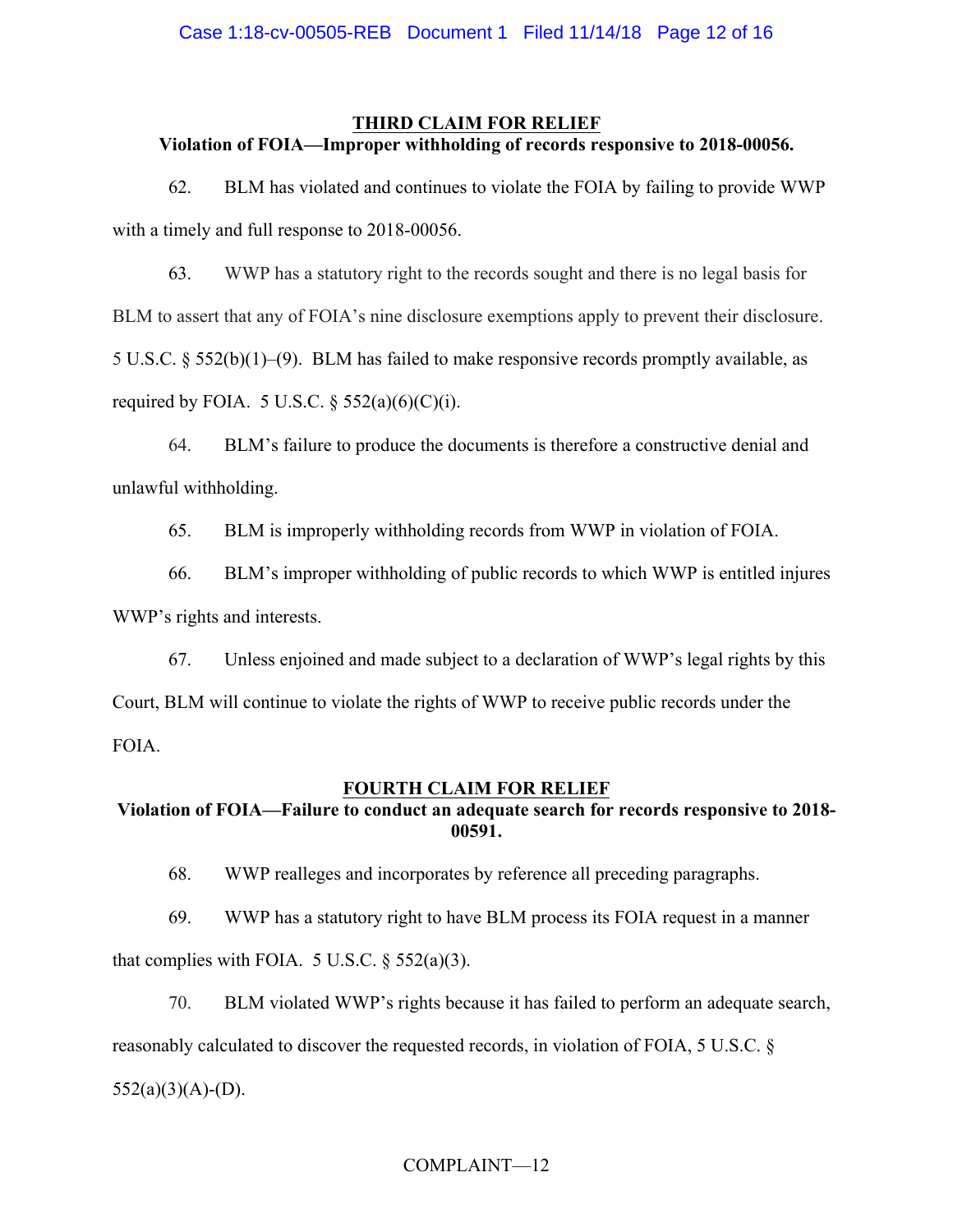#### Case 1:18-cv-00505-REB Document 1 Filed 11/14/18 Page 13 of 16

71. BLM has failed to "gather and review the requested documents" to determine whether to respond to WWP's request. *CREW*, 711 F.3d at 188.

72. BLM's failure to conduct an adequate search for records responsive to WWP's FOIA request violates FOIA.

73. BLM's FOIA violations have deprived WWP of its right to receive public records, thereby injuring WWP's interests.

74. WWP is therefore entitled to declaratory and injunctive relief stating that BLM has violated FOIA and requiring BLM to promptly perform an adequate search, reasonably calculated to discover the requested records.

## **FIFTH CLAIM FOR RELIEF Violation of FOIA—Failure to make an adequate determination as to 2018-00591.**

75. WWP realleges and incorporates by reference all preceding paragraphs.

76. WWP properly requested records within BLM's control through the March 14, 2018 request.

77. WWP has a statutory right under FOIA to receive a determination from BLM, as well as to receive the underlying records that it seeks.

78. BLM has failed to make an adequate and timely determination with respect to 2018-00591 because the statutory 20 days for response, as well as an additional 30 working days, have passed. Nevertheless, BLM has failed to gather responsive records and inform WWP whether they plan to comply with the request; if so, an estimated completion date for its response; and if not, the reasons for which they are denying the request, the volume of records denied, and how WWP may appeal. 5 U.S.C.  $\S$  552(a)(6)(A)(i); 43 C.F.R.  $\S$  2.15(f).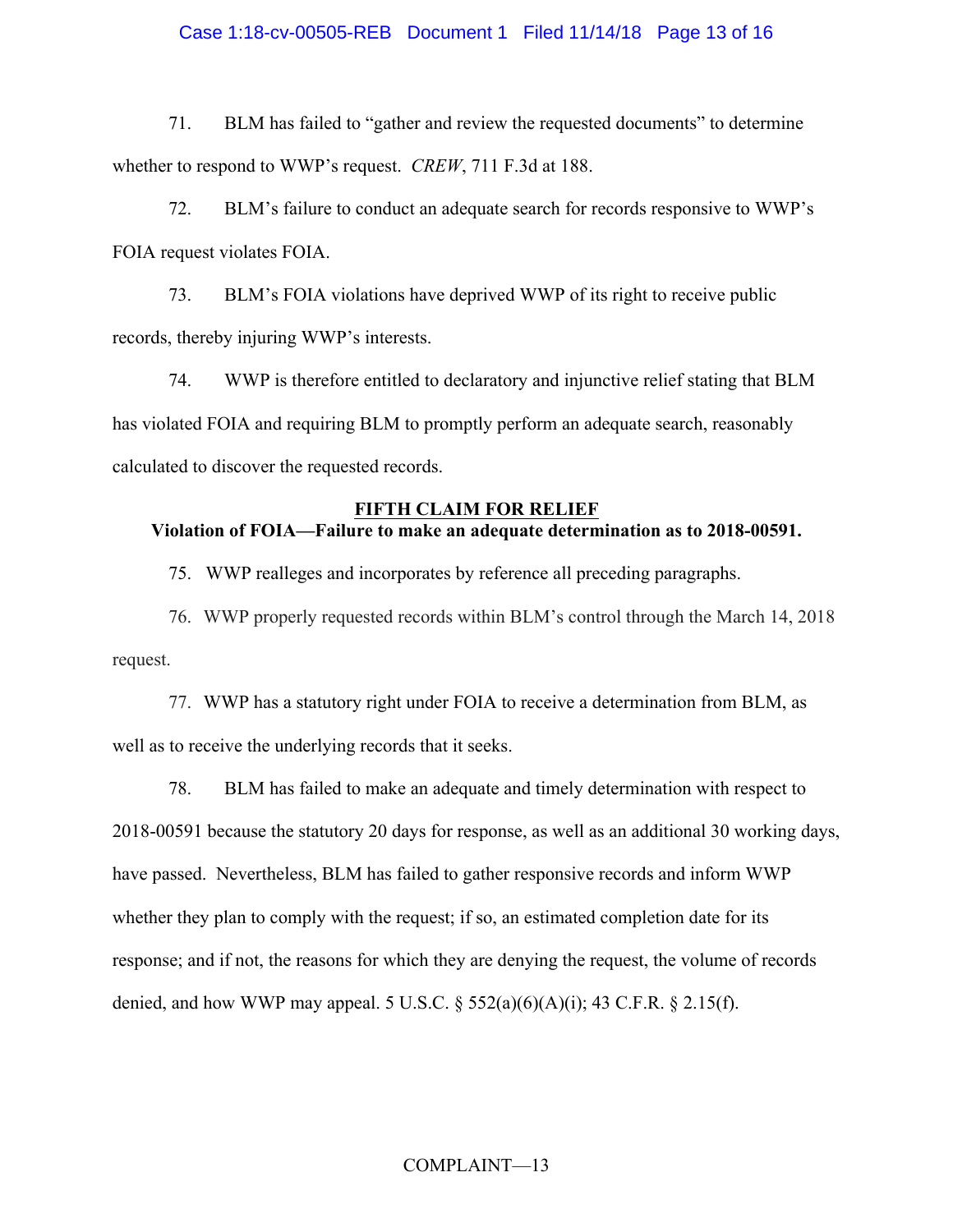## Case 1:18-cv-00505-REB Document 1 Filed 11/14/18 Page 14 of 16

79. BLM violated the statutory deadline because it failed to give WWP an estimated completion date by which WWP may expect to receive responsive records. 5 U.S.C. §  $552(a)(7)(B)(ii)$ .

80. BLM's FOIA violations have deprived WWP of its right to receive public records, thereby injuring WWP's rights and interests.

81. WWP is therefore entitled to declaratory and injunctive relief requiring Defendants to promptly render and adequate determination on WWP's request 2018-00591, including an index justifying the withholding of any responsive records under a claim of exemption.

## **SIXTH CLAIM FOR RELIEF Violation of FOIA—Improper withholding of records responsive to 2018-00591.**

82. WWP realleges and incorporates by reference all preceding paragraphs.

83. BLM has violated and continues to violate the FOIA by failing to provide WWP with a timely and full response to 2018-00591.

84. WWP has a statutory right to the records sought and there is no legal basis for BLM to assert that any of FOIA's nine disclosure exemptions apply to prevent their disclosure. 5 U.S.C. § 552(b)(1)–(9). BLM has failed to make responsive records promptly available, as required by FOIA. 5 U.S.C.  $\S$  552(a)(6)(C)(i).

85. BLM's failure to produce the records is therefore a constructive denial and unlawful withholding.

86. BLM is improperly withholding records from WWP in violation of FOIA.

87. BLM's improper withholding of public records to which WWP is entitled injures WWP's rights and interests.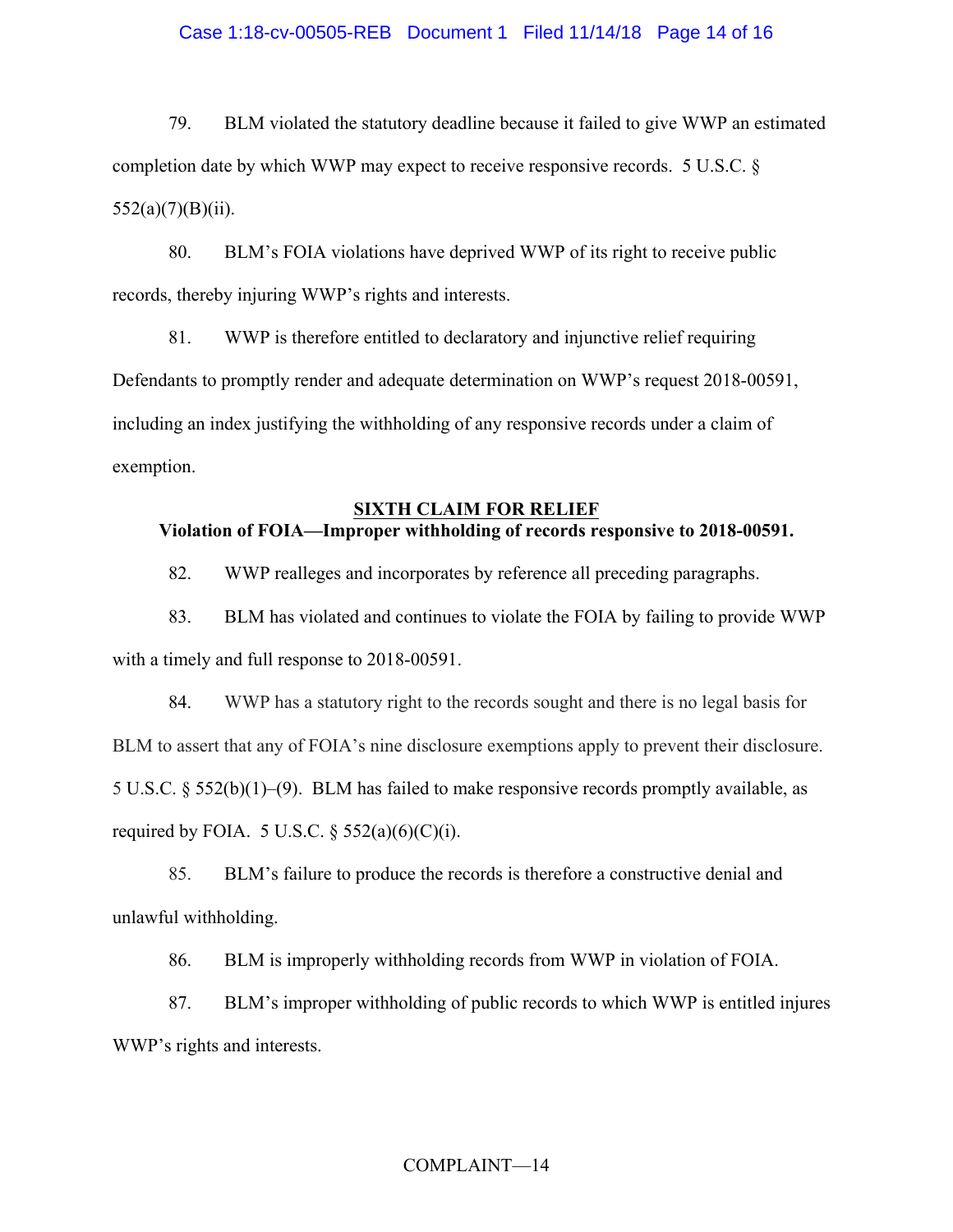88. Unless enjoined and made subject to a declaration of WWP's legal rights by this Court, BLM will continue to violate the rights of WWP to receive public records under the FOIA.

#### **PRAYER FOR RELIEF**

WHEREFORE, WWP respectfully prays that this Court:

A. Declare that BLM's failure to provide WWP with timely and full responses to either or both of WWP's FOIA requests described above, including its failure to make timely determinations and produce all records requested, is in violation of the FOIA, 5 U.S.C. §  $552(a)(6)$ .

B. Declare that BLM's failure to conduct an adequate search reasonably calculated to discover records responsive to either or both of WWP's requests violated the FOIA, 5 U.S.C.  $§ 552(a)(3)(A)- (D).$ 

C. Order BLM to immediately and fully provide WWP with all agency records responsive to either or both of WWP's FOIA requests described above, 5 U.S.C. § 552(a)(4)(B), including any and all such records that would be responsive as of the date of such court order.

D. Enjoin BLM from continuing to withhold non-exempt records responsive to WWP's FOIA requests.

E. Award WWP its reasonable costs, litigation expenses, and attorney's fees incurred in prosecuting this civil action under the FOIA, 5 U.S.C. § 552(a)(4)(E), and/or all other applicable authorities.

F. Grant such other and further relief as the Court deems just and proper.

Dated: November 14, 2018 Respectfully submitted,

s/ Talasi B. Brooks Talasi B. Brooks (ISB #9712)